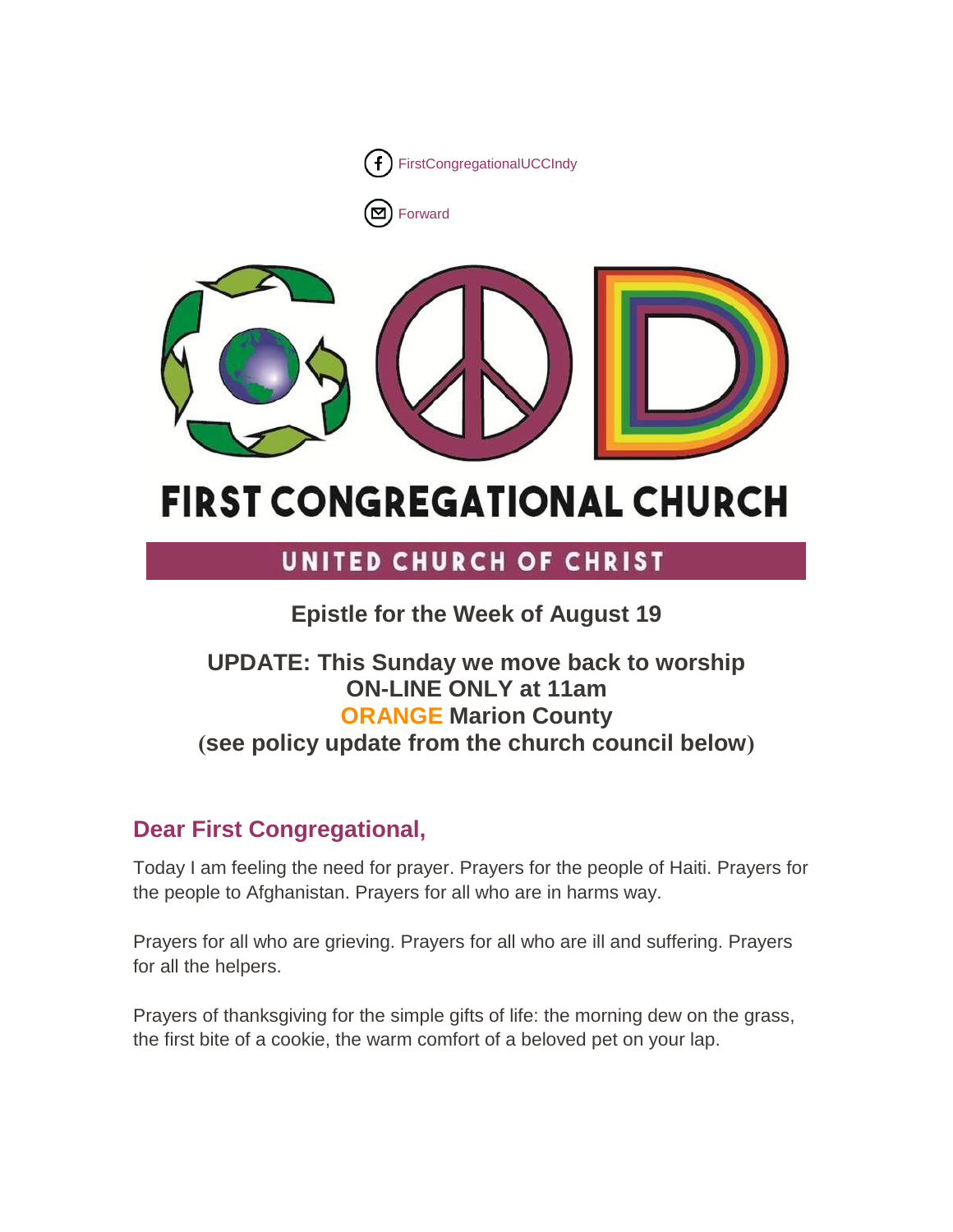Prayers or gratitude for our church family. This Sunday we transition back to worship on-line after three Sundays in-person in the sanctuary. Now that the county is orange, we will not be inside in-person. We pray for yellow and blue again.

Prayers for the children who are starting a new school year. Prayers for all the staff, teachers, and parents. Prayers for protection, for safety, and good health.

Prayers of celebration for our Administrative Assistant Shannon's new call to be a local church pastor. Prayers of thanksgiving for her three years on our staff, as her last day is tomorrow. Prayers of blessing for her time of transition.

Prayers for you. Prayers for me. Prayers for all of our friends and family.

Prayers for all of God's Creation. May we all know we are loved.

Blessings, Pastor Sarah

### **Thank You!**

What a joy it was to worship with you the Sunday before my final week as your Office Administrator. Thank you for your outpouring of love and well wishes. And thank you for the beautiful gift of the stole. I will always think of you when I wear it.



As I move on into my new role as a pastor, I look forward to our congregations partnering together in the Southeast Association, the Indiana-Kentucky Conference, and the wider United Church of Christ.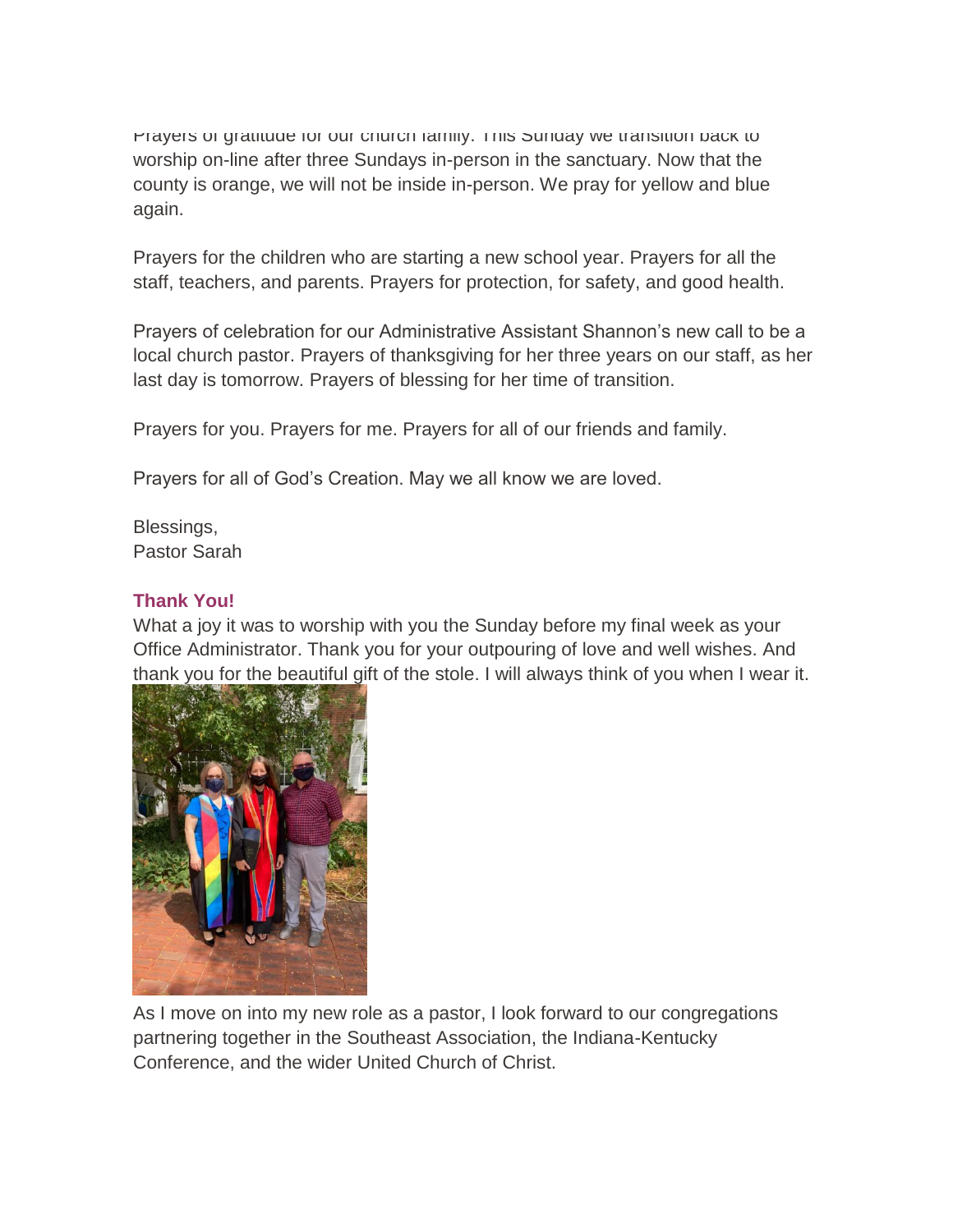Blessings to you all, Rev. Shannon Abbott

### **COVID Protocols for First Congregational UCC**

Approved by Church Council on 7/28/21; amended on 8/11/21

Marion County is currently in ORANGE status, therefore, the building of First Congregational UCC is closed for in-person gatherings based on the current standings of Marion County on [https://www.coronavirus.in.gov/2393.htm.](https://www.coronavirus.in.gov/2393.htm)

| <b>Marion County</b><br>"color"                 | <b>Indoors</b>                                                                                     | <b>Outdoors</b>                                                                    |
|-------------------------------------------------|----------------------------------------------------------------------------------------------------|------------------------------------------------------------------------------------|
| <b>Blue, positivity is</b><br>decreasing        | Masks are optional for<br>vaccinated people,<br>and required for<br>unvaccinated                   | Masks are not required                                                             |
| <b>Blue, positivity is</b><br><b>increasing</b> | Masks are encouraged for<br>vaccinated people,<br>and required for<br>unvaccinated                 | Masks are not required                                                             |
| <b>Yellow</b>                                   | Masks are required for all                                                                         | Masks are encouraged for<br>vaccinated people,<br>and required for<br>unvaccinated |
| <b>Orange</b><br>Red                            | Building is closed for in-<br>person gatherings<br>Building is closed for in-<br>person gatherings | Masks are required for all<br>No church-sponsored<br>outdoor gatherings            |

Current "color status" will be posted on the patio door, as well as communicated in the weekly e-pistle. Mask wearing is based on the honor system; we will not be checking vaccination status. We ask that people prayerfully consider using practices that keep themselves safe as well as others.

### **Current Marion County "color status": Orange**

Click **[HERE](https://mcusercontent.com/7a2e4c501545b6d78729a64a1/files/78f25bff-bbc4-fb9b-6afb-39eefe94623a/Comeback_Team_rec_8_11_21.pdf)** for updated details further explaining FC's Covid protocols.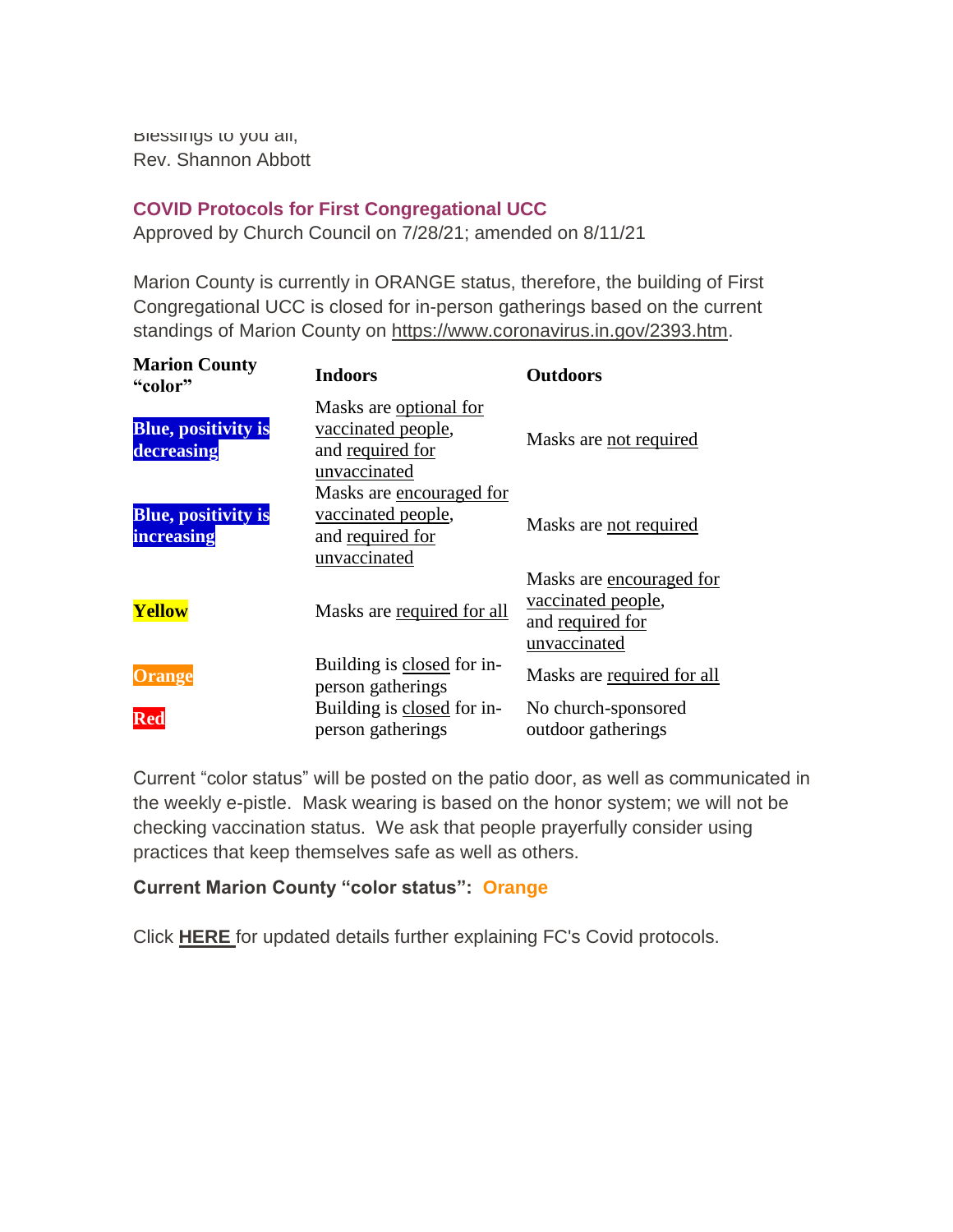

### Are you ready to get back to the people and activities you love?

Your vaccination brings us one day closer to controlling the pandemic and reopening Church.

> Get your vaccine ASAP! Register at ourshot.in.gov or call 211.

### **THIS SUNDAY**

**Sunday Adult Education: Patio Psalms & Prayers, 9:30 a.m. (on FC Patio)** (Please note the return to 9:30 a.m. while not meeting in person for worship.) **August 22: Psalm 12**

**Virtual Sunday Worship, 11AM (YouTube, FaceBook, 2PM Dial In) Scripture:** Ephesians 6:10-20 **Sermon:** "Putting on the Breastplate of Christ"

**Virtual Coffee Hour is Back! -** While we are not gathering in-person, we will have "Coffee Hour" on **[Zoom](https://us04web.zoom.us/j/9264494206?pwd=dmtWbWE5UXRBTk5pcHZlYlB0aEFVUT09)** immediately following online worship.

**Blessed Union Virtual Book Buzz (**[Zoom](https://us04web.zoom.us/j/9264494206?pwd=dmtWbWE5UXRBTk5pcHZlYlB0aEFVUT09)**) at 1:30 p.m.**

### **Thank You for Your Support of First Congregational UCC**

Please continue supporting the mission and ministries of your local church by mailing a check to the church or through online donations at <http://www.fcindy.org/online-giving/>

### **THIS WEEK AT FC**

**How to Access our Zoom Gatherings** [https://us04web.zoom.us/j/9264494206?pwd=dmtWbWE5UXRBTk5pcHZlYlB0aEF](https://us04web.zoom.us/j/9264494206?pwd=dmtWbWE5UXRBTk5pcHZlYlB0aEFVUT09)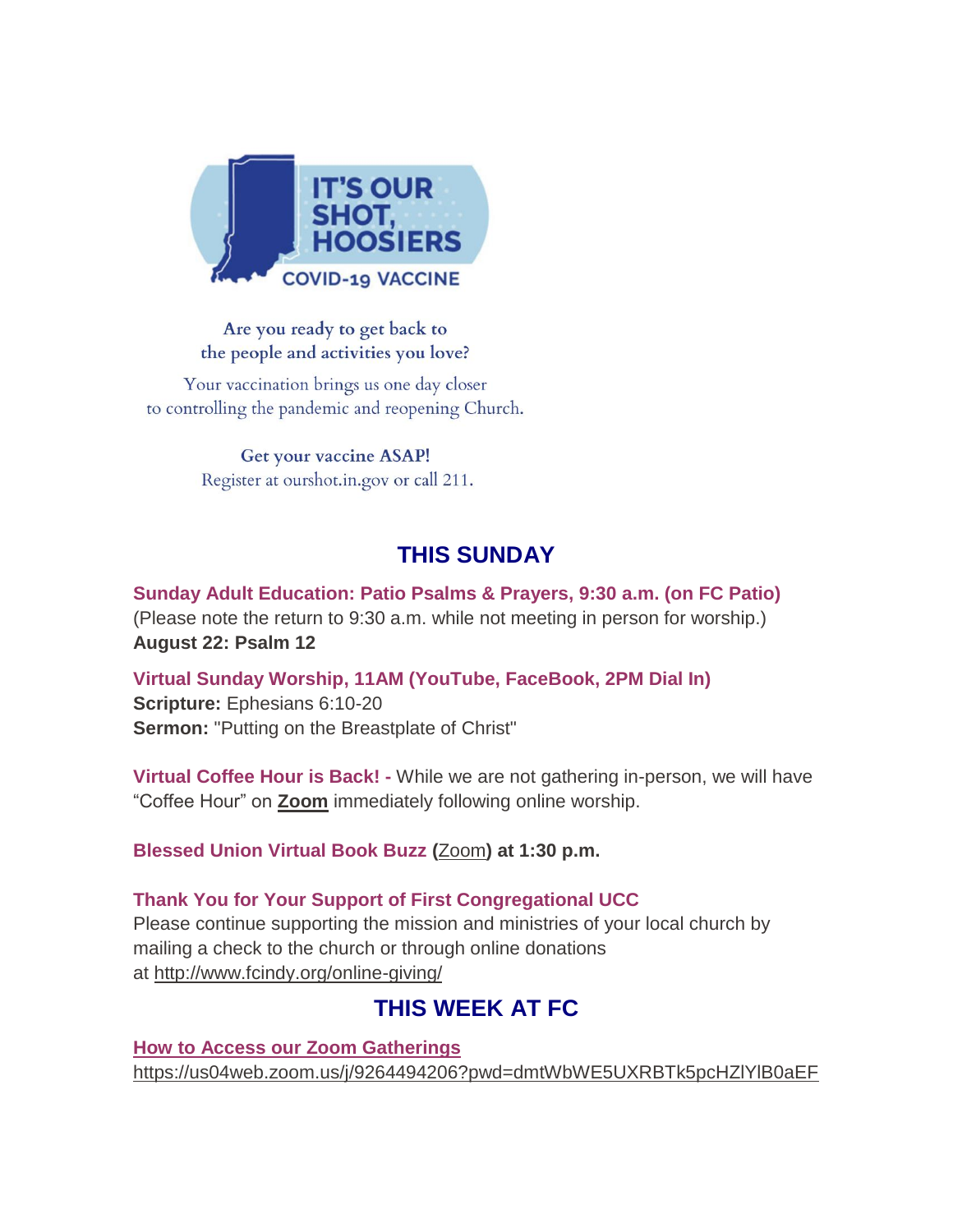[VUT09](https://us04web.zoom.us/j/9264494206?pwd=dmtWbWE5UXRBTk5pcHZlYlB0aEFVUT09)

Meeting ID: 926 449 4206Password: 7171

If you click on the URL, you should not need to enter in the Meeting ID and Password.

To dial in by phone: +1 312 626 6799, Meeting ID 926 449 4206, Password 7171.

### **TODAY!**

- **Men's Lunch at 1:00 p.m. -** For more information contact Randy Walker at 317-796-2081.
- **Spiritual Support Group at 5:00 p.m. (Zoom) -** This group openly invites anyone seeking spiritual care concerning well being. Contact Pastor Sarah at [pastorsarah@fcindy.org,](mailto:pastorsarah@fcindy.org) or 386-478-9012.

**The Outreach & Service -** Thanks to all who continue to bring canned and packaged foods, paper products, and personal hygiene items for the Northside Pantry. The baskets in the narthex are filling up! August is the last month of our four-month Covenant Outreach dedicated to our W.I.S.E. for Mental Health covenant, supporting the UCC Mental Health Network, The Trevor Project, and The Julian Center. If you haven't already made a contribution to Covenant Outreach since April, now is the time!

**The Mental Health Team** is seeking new members who want to become part of the team. **There will be no WISE meeting in August. The next meeting is September 22nd at 5PM.** If interested or have questions, contact Sandy Wood@ [csjlwood@att.net](mailto:csjlwood@att.net) or 317-225-6206.

### **COMING SOON**

**Faith In Indiana is growing!** Our own Faith In Indiana team is moving forward with them into a season being called "Encounter and Renewal". We want to build the 'base' – strengthen our group and grow our power to influence and drive change. There is a kick off meeting for this season on **August 28 from 10 to 2** at the Indiana Interchurch Center at 1100 W  $42<sup>nd</sup>$  St to which all are invited. In September we will be organizing and holding 'house parties' where interested people can build relationships and discern the changes that we want to be focused on in the coming legislative session. Those dates and locations will be published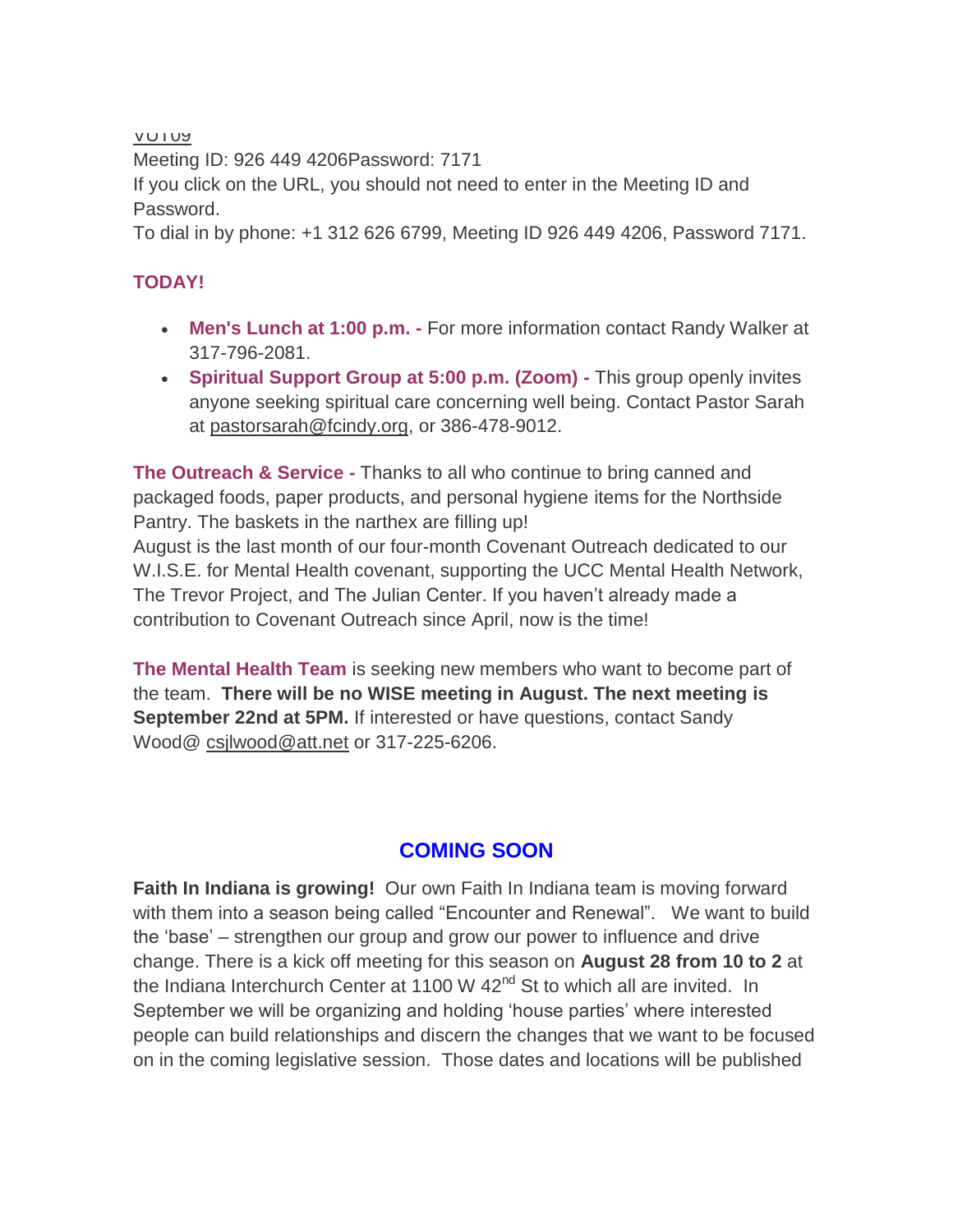In future epistles. If you are interested in the kick off meeting on August  $28$  or have any questions, please contact the chair - Worth Hartman [\(worthgrover@sbcglobal.net\)](mailto:worthgrover@sbcglobal.net) or the communication lead - Karen Walker [\(karen.e.d.walker@gmail.com](mailto:karen.e.d.walker@gmail.com) ) so we can register as a group. Thank you!

### **Please click** [HERE](https://mcusercontent.com/7a2e4c501545b6d78729a64a1/files/d48f69d7-e688-a3ac-b0c2-00c4dfd79cda/June_Colony_2021.01.pdf) **to view the August Colony with more information and events happening this month!**

### **CONNECTION & SUPPORT**

### **FC Facebook page** (click **[here](https://www.facebook.com/FirstCongregationalUCCIndy/)**)

"**First Congregational Indy Fellowship**" group on Facebook (click **[here](https://www.facebook.com/groups/521333455186422/)**).

### **Pastoral Care**

Pastor Sarah may be reached at (386) 478-9012 or [pastorsarah@fcindy.](mailto:pastorsarah@fcindy.org)

### **Pastor Sarah's Sabbath Days: Mondays & Saturdays**

The congregation covenant with Pastor Sarah to provide 2 days per week for personal rest and family renewal. On Mondays and Saturdays, Pastor Sarah is not available unless it is a pastoral emergency. Thank you for honoring this sacred gift of Sabbath time for our Pastor and her family.

### **Additional Church Support Contacts**

Pastoral Care Associate: Pastor Carol [\(casowle@gmail.com\)](mailto:casowle@gmail.com) Office Administrator: Shannon [\(shannon@fcindy.org\)](mailto:shannon@fcindy.org) External Communications Manager: Cassidy Hall [\(cassidy@fcindy.org\)](mailto:cassidy@fcindy.org) Lead Councilor: Steve Coomer [\(s.coomer@sbcglobal.net\)](mailto:s.coomer@sbcglobal.net) (Senior Councilors: Steve Coomer, Larry Eckel, Alice Rutherford)

### **Mental Health Support:**

- **Substance Abuse and Mental Health Services Administration's Disaster Distress Helpline:** 1-800-985-5990, or text "TalkWithUs" to 66746.
- **National Suicide Prevention Hotline**: 1-800-273-TALK (8255) (press 1 for veterans, 2 for Spanish)
- **National Alliance on Mental Illness (NAMI)** Information HelpLine provides information and referral services. 1-800-950-NAMI (6264) and [www.nami.org.](http://www.nami.org/)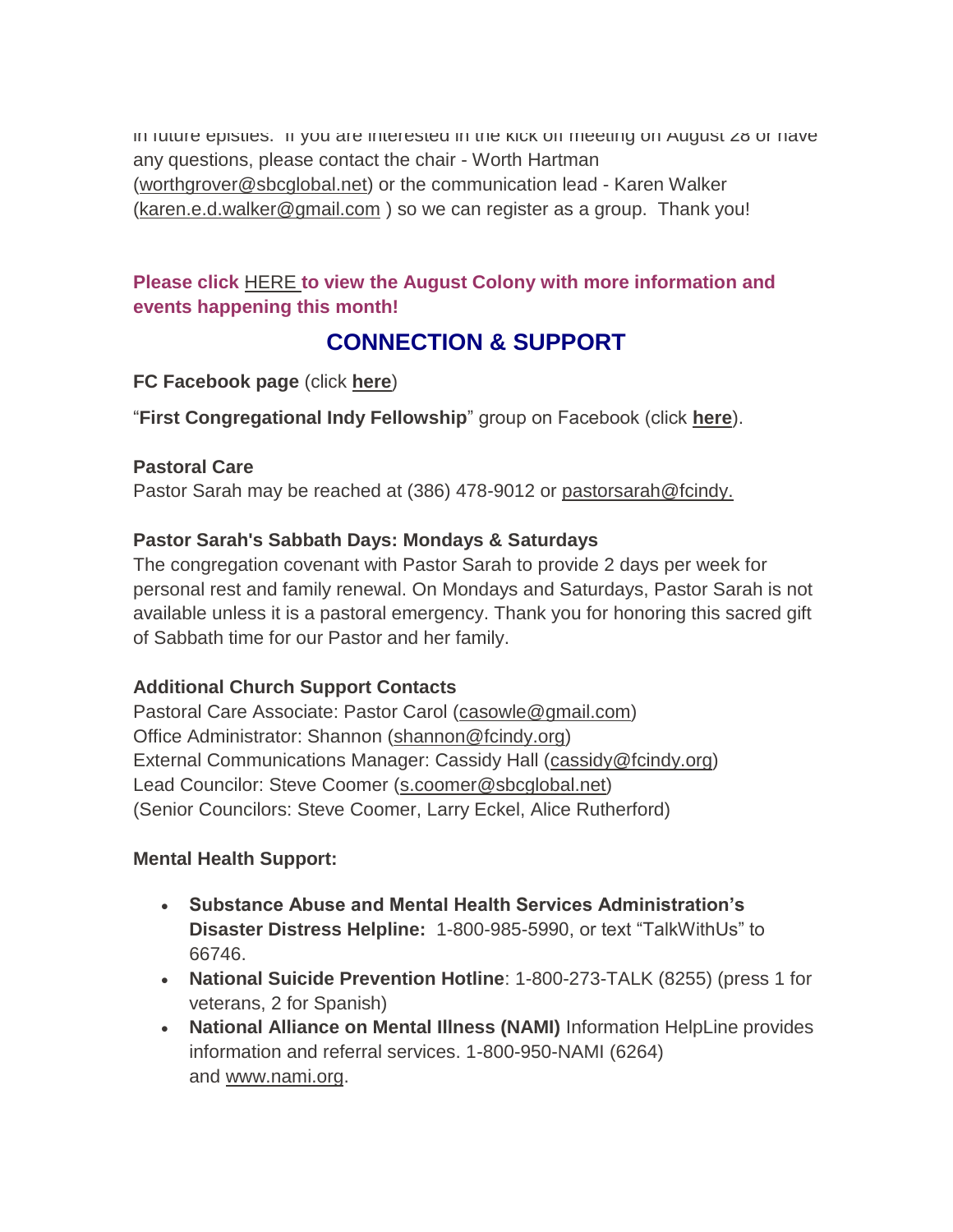**The Trevor Project notilne** offers support for LGBTQIA+ youth and families struggling with mental health challenges at 1-866-4-U-TREVOR (488-7386) and [www.theTrevorProject.org](http://www.thetrevorproject.org/)

**Members in Need Fund -** The Members in Need Fund is available to support financial needs for any of our church family who find themselves in need. To request funds for you or your family, please contact Pastor Sarah by email [pastorsarah@fcindy.org](mailto:pastorsarah@fcindy.org) or cell (386) 478-9012.

### **THIS WEEK AT FIRST CONGREGATIONAL**

### **Ways to Connect for Worship**

### *YOUTUBE*

<https://www.youtube.com/channel/UCWV9wqAvPiUKSkEbjaV6Zpw>

- YouTube Live broadcasts at 11am..
- Use this option for live interacting and messaging. You must have or create a user account and be logged in to message live.

### *FACE BOOK*

[https://www.facebook.com/pg/FirstCongregationalUCCIndy/posts/?ref=page\\_int](https://www.facebook.com/pg/FirstCongregationalUCCIndy/posts/?ref=page_internal) [ernal](https://www.facebook.com/pg/FirstCongregationalUCCIndy/posts/?ref=page_internal)

- The video will be posted at 11am.
- This is for viewing only. For live interacting and commenting, please use the YouTube option.

### *DIAL-IN* (available after 2PM)

- Dial **317-204-3862**
- Landline is preferred for clarity.
- If calling with a smart phone, setting your cellular setting to Wi-Fi calling will be clearer.